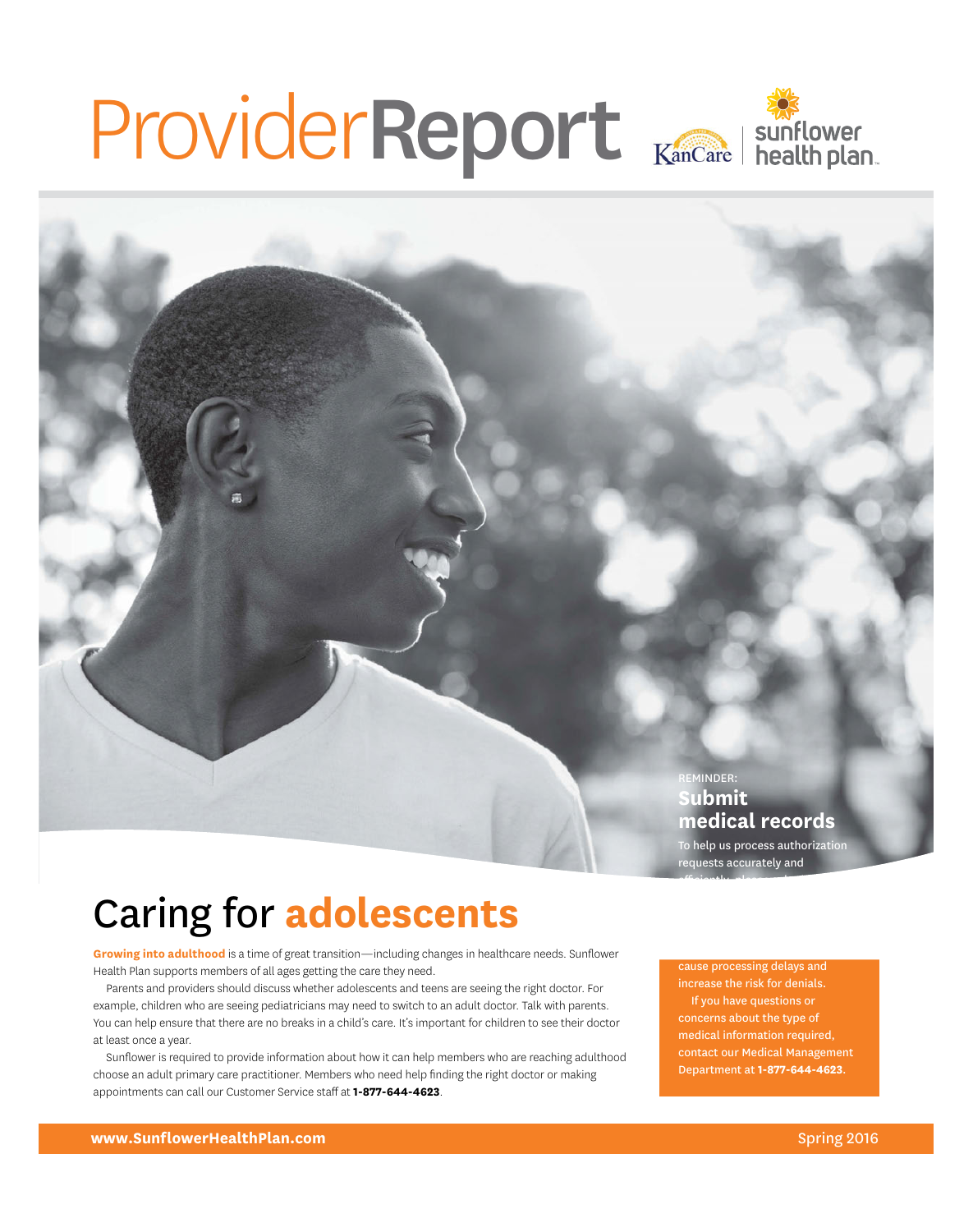## **DiSeASe MAnAGeMent SuppOrtS HeAltHY OutCOMeS**

As part of our medical management and quality improvement efforts, we offer members disease management, such as diabetes, asthma and heart disease programs.

A major goal of our disease management programs is to support the member's ability to self-manage chronic conditions. We strive to achieve this by ensuring that referrals are made to the proper providers, providing health education, promoting coordination among providers and encouraging adherence.

Learn more about our disease management services at **[SunflowerHealthplan.com](http://www.sunflowerhealthplan.com/)** or by calling **1-877-644-4623**.

# **A shared agreement**

Member rights and responsibilities cover members' treatment, privacy and access to information. We have highlighted a few below. There are many more and we encourage you to consult your provider handbook to review them.

#### **Member rights include, but are not limited to:**

- Receiving all services that we must provide
- Assurance that member medical record information will be kept private
- Being able to ask for, and get, a copy of medical records, and being able to ask that the records be changed/corrected if needed

#### **Member responsibilities include:**

- Asking questions if they don't understand their rights
- Keeping scheduled appointments
- Having an ID card with them
- Always contacting their primary care physician (PCP) first for nonemergency medical needs
- Notifying their PCP of emergency room treatment



# We help moms **Start Smart**

**Start Smart for Your Baby® (Start Smart)** is our special program for women who are pregnant. We want to help women take care of themselves and their babies every step of the way. To take part in this program, women can contact Customer Service at Sunflower Health Plan. As soon as you confirm a patient's pregnancy, submit a notification of pregnancy (NOP).

## **Case managers connect the dots**

Case managers are advocates, coordinators, organizers and communicators. They are trained nurses and practitioners who can support you and your staff, as well as your patients.

#### **Support and communication**

Their goal is to promote quality, cost-effective outcomes by supporting patients and their caregivers. They are often assigned by the health plan to a member when the member's condition needs complex coordinated care that the member may not be able to facilitate on his or her own.

A case manager connects the member with the healthcare team by providing a communication link between the member, his or her primary care physician, the member's family and other healthcare providers, such as physical therapists and specialty physicians.

#### **On your team**

Case managers do not provide hands-on care, diagnose conditions or prescribe medication. The case manager helps a member understand the benefits of following a treatment plan and the consequences of not following the plan outlined by the physician. In this way, they become the eyes and ears for the healthcare team, and a resource for physicians, the member and the member's family.

Our team is here to help your team with:

- Non-compliant members
- New diagnoses
- 1 Complex multiple co-morbidities

Providers can directly refer members to our case management group. Providers may call **1-877-644-4623** for additional information about the case management services offered by Sunflower Health Plan.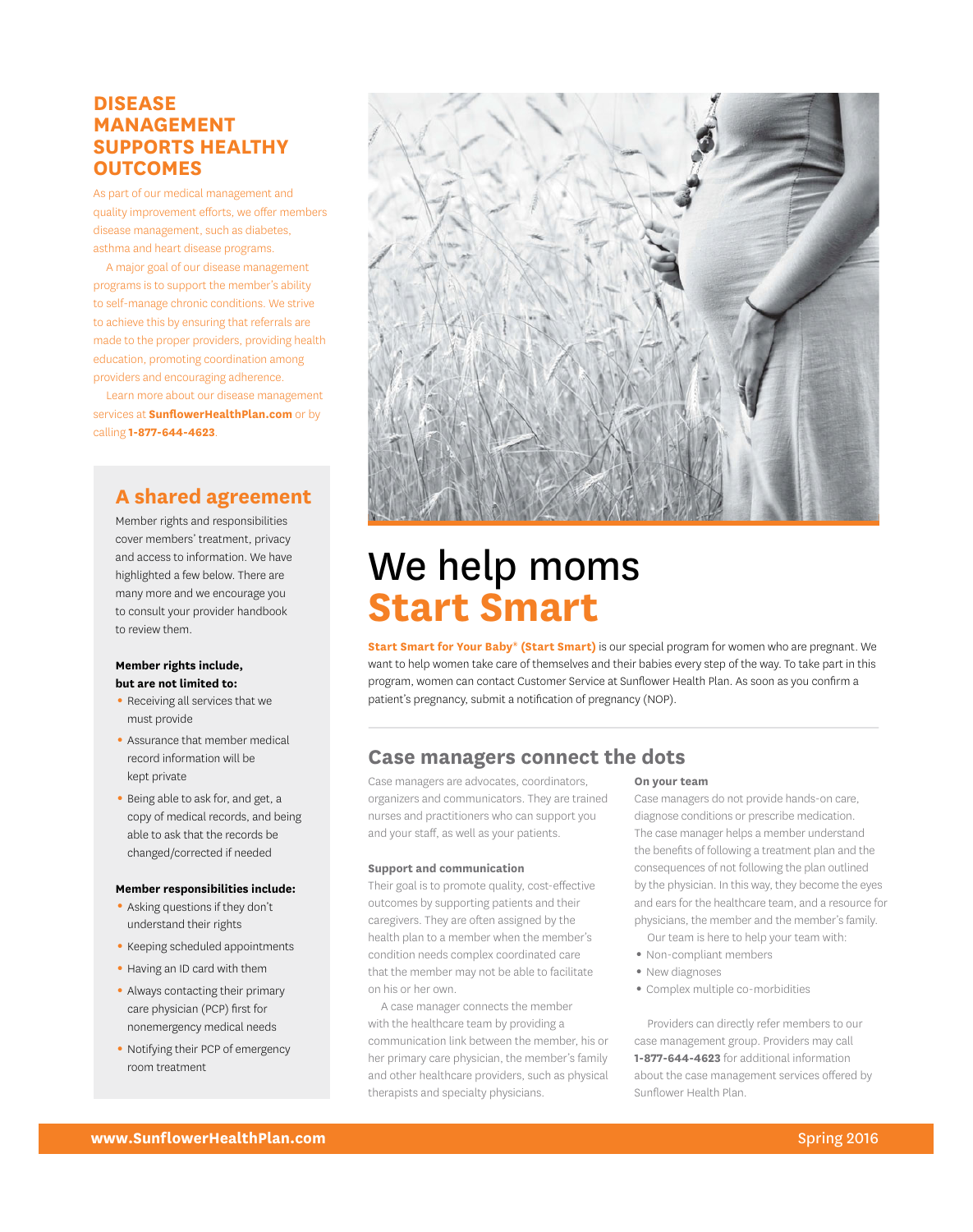# Access and **availability**

**the availability of our network practitioners** is essential to member care and treatment outcomes. We evaluate the performance in meeting these standards and appreciate you working with us to accommodate our members' clinical needs. In order to ensure appropriate care, we have adopted the geographic accessibility standards below.

| <b>ACCESS STANDARDS FOR:</b>    | <b>RURAL AREAS</b>                                                 |                                              | <b>URBAN AREAS</b>           |
|---------------------------------|--------------------------------------------------------------------|----------------------------------------------|------------------------------|
| Primary care providers (PCPs)   | 30 miles unless documented that<br>community standards are greater |                                              | 20 miles                     |
| Hospital services and optometry | 30 miles unless documented that<br>community standards are greater |                                              | 30 miles                     |
| <b>OB/GYN and psychiatry</b>    | 60 miles                                                           |                                              | 15 miles                     |
| <b>Other specialists</b>        | 100 miles                                                          |                                              | 25 miles                     |
| <b>Dental</b>                   | 30 miles                                                           |                                              | 20 miles                     |
|                                 | <b>RURAL/FRONTIER</b><br><b>AREAS</b>                              | <b>DENSELY SETTLED</b><br><b>RURAL AREAS</b> | <b>URBAN</b><br><b>AREAS</b> |
| <b>Behavioral health</b>        | 60 miles                                                           | 45 miles                                     | 30 miles                     |

Thank you for complying with this assessment and providing the highest quality care for our members.

## **upDAteS tO Our pHArMACY COverAGe**

Sunflower Health Plan is committed to providing high- includes community-based physicians, pharmacists its members. The PDL and clinical criteria.

Sunflower follows the Kansas Medical Assistance Learn more: To view the PDL or clinical criteria Program (KMAP)'s Preferred Drug List (PDL) and Drug online, please visit **[http://www.kdheks.gov/hcf/](http://www.kdheks.gov/hcf/pharmacy/default.htm)**  Utilization Review (DUR) clinical criteria. The state's **[pharmacy/default.htm](http://www.kdheks.gov/hcf/pharmacy/default.htm)**. PDL Committee and DUR Board, whose membership

quality, appropriate and cost-effective drug therapy to and other practitioners, make decisions on changes to



## **ipad winners**

We'd like to thank all of you who completed our Provider Satisfaction Survey in fall 2015. We use your valuable feedback to improve our business and your experience with us.

All responding providers were automatically entered into a drawing for participating. Congratulations to Enterprise Estates Nursing Center of Enterprise, Kan., and Dr. Daniel Gillespie of Wichita, Kan., who each won an iPad. Watch for more news about the survey results in upcoming issues of this newsletter.

#### HEDIS SPOTLIGHT:

## **Antidepressant medication management**

The HEDIS AMM measure includes two sub-measures:

- **1. Antidepressant medication management (acute phase).**  Percent of health plan members 18 years and older with a diagnosis of depression who were treated with an antidepressant medication and remained on the medication for at least 12 weeks.
- **2. Antidepressant medication management (continuation phase).** Percent of members 18 years and older with a diagnosis of depression who were treated with an antidepressant medication and remained on the medication for at least 6 months.

Depression is the most common form of mental illness, affecting about 6.9% of American adults. Antidepressants have a significant role in treatment plans, but patient adherence is a notable challenge.

— calendar a plus or minus Make adherence a priority among patients who have been prescribed antidepressants. Ask patients to discuss side effects should they arise. Suggest patients track their feelings with a simple notation on their mark, a smiling or frowning face. At their next appointment, review overall trends along with medication compliance. For many patients, feeling involved in their treatment program can encourage adherence.

# **BeHAviOrAl HeAltH: pOSt-DiSCHArGe AppOintMentS**

to ensure they are taking prescribed medications correctly. **1 Company of the Scheduling support for follow-up appointments within the 7-day and** Do you have a patient who was recently hospitalized for a behavioral health availability than is being utilized, contact your Sunflower Health Plan's condition and is having difficulty arranging a post-discharge appointment? Provider Relations Specialist to let them know. Let us help. Outpatient follow-up within 7 days of discharge—as well as Sunflower will continue to work diligently with our facilities, outpatient another visit within 30 days of discharge—is vital to an individual's recovery. providers and members to help schedule these valuable appointments. It is an opportunity to support their transition back into the community and Here are some ways we can assist:

We have staff who will work with you to encourage the appropriate 30-day time frames follow-up care. If you're an outpatient provider and you cannot meet the appointment needs of these discharging members, or if you have more

- 
- Appointment reminder calls to members
- Member transportation assistance